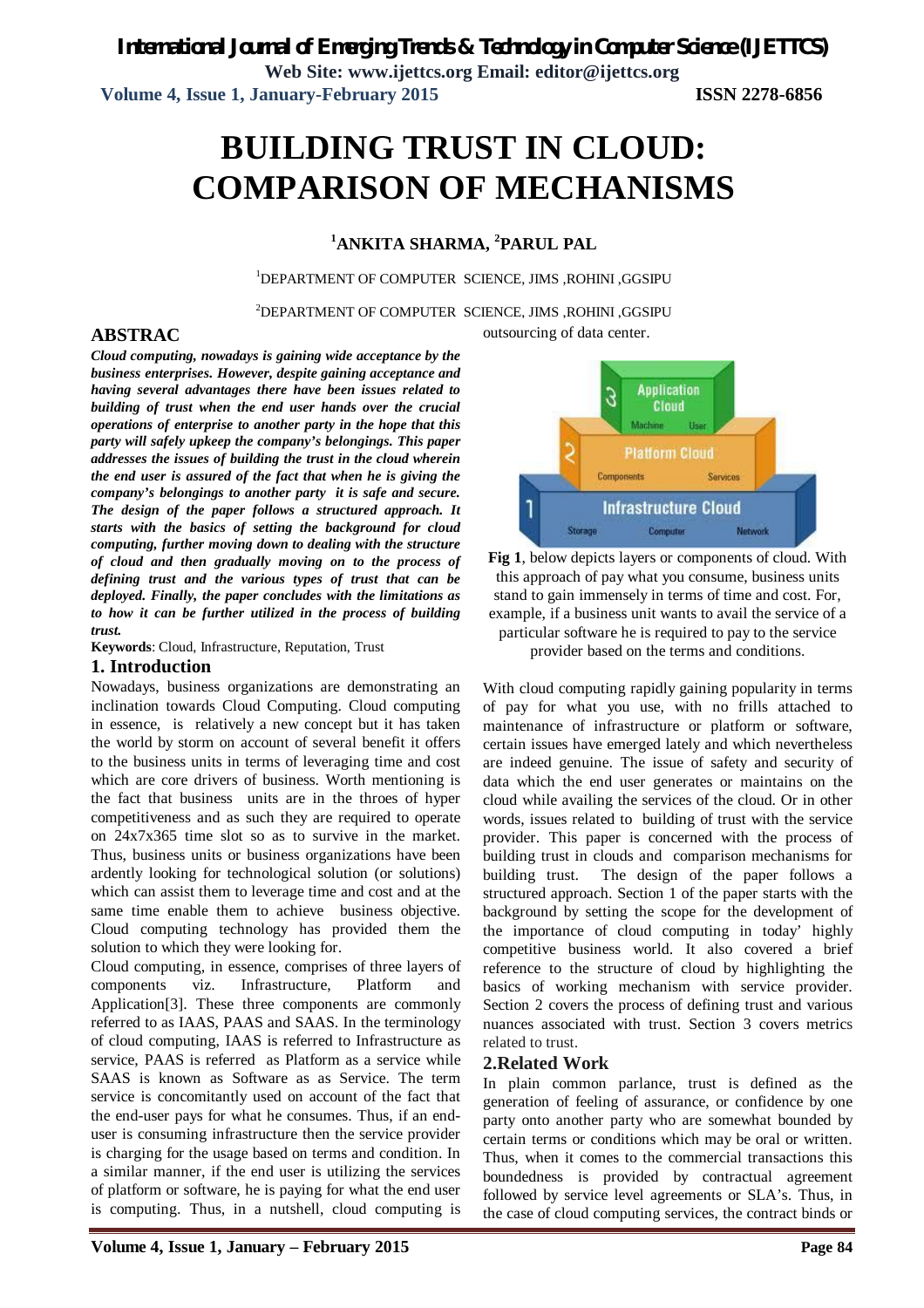# *International Journal of Emerging Trends & Technology in Computer Science (IJETTCS)* **Web Site: www.ijettcs.org Email: editor@ijettcs.org**

#### **Volume 4, Issue 1, January-February 2015 ISSN 2278-6856**

bounds the service level provider and the end user. While dealing with cloud computing issues, trust is considered to be the focal point. Of late there has been issues where safety and security of end user data has been compromised forcing the parties go into litigation. Due to complexity in the structure of cloud based technology it is not the data alone that needs to be taken care off, there are several other points of consideration which are required notably among them are the uptime of server in case of failure; issues pertaining to quality of data; loss of data during data uploading and data migration ; data leakage and the like.

This paper is concerned with the process of building trust at the infrastructure level of the cloud. In order the address the issues related to building of trust at the IAAS level, let us dwell on the basics of IAAS.

In the case of IAAS, the computing resource that is provided to the end user is virtual hardware or in other words this is the infrastructure that is given by the service provider. Apart from this virtual disk space, the end user is provided with virtual server space, network connection, the associated bandwith, the IP address and the like. This is similar to the process of pulling hardware from the pool of several servers and networks which are generally distributed across several data centers which are managed by the service providers. The end user on the other hand is provided access build its own IT platform for carrying out several operations.

With this generalized concept of IAAS in place, let us now look to the aspect where the trust needs to built up at the infrastructure level. Further, this paper limits the scope to handling data at the server. Thus, the scope of the paper is limited to data handling at the infrastructure level.

In the case of data handling, trust can be evaluated (and consequently these factors ensure building and maintenance of trust) on the points enumerated below. (Figure 2)

#### **Reputation of service provider**

Perhaps this is the most important factor which is responsible for building trust with end user. The vendor whose reputation has been excellent has a very high trust in the market as well as with the clients. However, worth mentioning is the fact that for further scope of research, the word reputation needs to be narrowed down immensely. For example, a vendor may have a reputation for agreeing to the terms and conditions of SLA whereas it does not have good reputation for meeting the committed service of server uptime as it does not fall under the SLA **Attributes of data**

This is another method which is used to evaluate and thus build trust. This factor basically deals with the attributes of data. This in essence means how the service provider (and consequently the end user) views the data and how he manages it i.e. Is the data of confidential in nature; or is the data required to be addressed and accessed by all end user of the enterprise; or is the data transient in nature and is thus required to be backed up ofter; and the like.

#### **Self assessment of the various operations or contractual agreements executed with the service provider**

This is another important factor, and which nevertheless is the most crucial factor which assists in the development of trust. The end user has to have a pro-active role in the process of building trust. Or in other words, the end user must ensure that all contractual agreements are being executed as the terms and conditions. Any deficiency on the performance is liable to ensure that there is some loss of trust and in extreme cases canceling of the contract and legal issues.

#### **Meeting applicable government laws and policies**

This is another factor which is responsible for building trust. This essentially means that the service provider should adhere to the applicable rules and regulations of the government and thus should not indulge in any illegal activities.

#### **3. Trust Metrics**

In the previous section, we covered the various factors on which the trust is built. We also saw that trust has two components *viz.* The end user *and* the service provider. Consequently, in section two we had covered the factors on which the end user evaluates the service provider and the means through which the service provider can build trust.

In this section we will cover the metrics related to trust s the metrics are driving force for maintaing trust.



**Fig 2** The following gives the various trust metrics can be utilized for building trust in cloud

#### **State of Art of Trust**

This includes Reputation based trust. This metrics assists the end user to choose a service of the cloud. While chosing the service, the SLA is developed to adhere to the process of strengthening of trust between the provider and user. The same has been expressed by Ziegler CN, Lausen G [3], describes trust as a mental state comprising: (1) expectancy – this includes the expectation of the trustor from the trustee. (2) belief- the trustor believes that the expected behavior occurs, based on the evidence of the trustee's competence, integrity, and goodwill (3) willingness to take risk - the trustor is willing to take risk for that belief.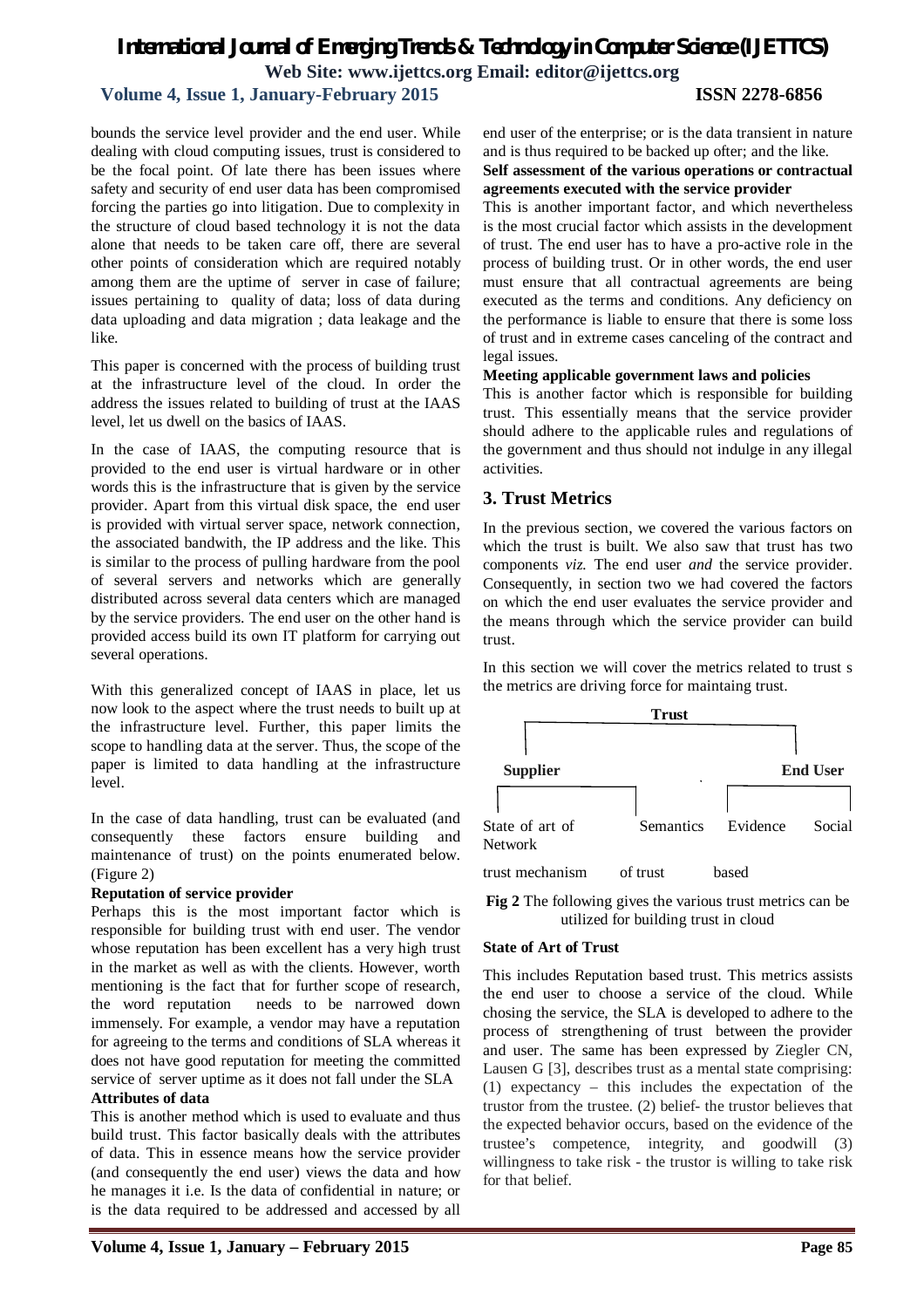## *International Journal of Emerging Trends & Technology in Computer Science (IJETTCS)* **Web Site: www.ijettcs.org Email: editor@ijettcs.org**

### **Volume 4, Issue 1, January-February 2015 ISSN 2278-6856**

Jingwei Huang [2] further classifies trust into two types: **trust in performance and trust in belief.** The trustee's performance is considered as the truth of what the trustee says. For example if x is considered as to what the trustee states; for the second, x represents a successful performance, which is considered as a statement that the trustee made, which describes his or her performance. **A trust in performance relationship, trust\_p(d,e,x,k),** represents that d trusts trustee e and also e's performance x is generated in context k. This relationship means that if x is made by e in context k, then d has a belief that x in that context.

#### **trust**  $p(d,e,x,k) \equiv \text{made} Bv(x,e,k) \supset \text{believe}(d,k \supset x)$  (1)

where ⊃. is an operator for reified propositions. A trust in belief relationship, trust\_b(d,e,x,k), represents that the trustor d trusts the trustee e in regards e's belief (x) well in context k. This means that if e believes x in context k , then d also believes x in the same context.

#### $trust_b(d,e,x,k) \equiv$ **believe(e,k⊃.x)** ⊃**believe(d,k⊃.x)** (2)

Trust in belief is transitive i.e. It moves down the hierarchy while trust in performance is non transitive. From the definition as given above, the trustor's mental state of belief in his expectancy on the trustee is dependent on the evidence about the trustee's competency, integrity, and goodwill. This leads to logical structures of reasoning from belief in evidence to belief in expectancy.

#### **Evidence based Trust**

Evidence based trust includes several attributes which form an input to the process of building trust based on the available evidence. For example, a client intending to avail the services of a provider needs to view i.e. Needs to convinced about the credentials of the provider through certificates, accolades and the like. These certificates, accolades form the attributes, as mentioned above.With these metrics once can be assisted in the development of trust on the basis of performance,security and privacy, accolades, certificates and the like.

Further, trust can be viewed as a mental state which comprises of (1) expectancy (2) belief and (3) willingness to take risk Mathematically, evidence based trust can be developed as follows:

#### **believe** (**u**, attr<sub>1</sub>  $(s, v_1)$ )  $\land$  ...,  $\land$  believe(**u**, attr<sub>n</sub> $(s, v_n)$ ) **trust**  $*(u, s, x, c)$  (3)

Which implies that if an individual u believes a subject s has attribute attr<sub>1</sub> with value  $v_1$  attribute attr<sub>n</sub> with value  $v_n$ then u trusts s w.r.t x , the performance of s or information created or believed by s, in a specific context c. For example, the certificate or accolades, as discussed above, may be given in terms of context say on time delivery or 100% compliance to SLA regarding uptime of server Also, an entity's belief in the assessment of an attribute is dependent on whether an entity trusts the entity who makes that attribute assessment. For example, in the above case, whether the certifying agency who provides accolades or certificates is itself trustable or not. This can depicted mathematically as

#### $trust_p(u,a,attr(s,v),c)$  ^ madeBy( $attr(s,v),a,c$ )  $\wedge$  $inContext(c) \rightarrow believe(u, attr(s, v))$  (4)

which states that if an individual u trusts an attribute authority a to make assertions about a subject s has attribute attr with value v in a specific context c, a specific assertion  $attr(s, v)$  is made by a in context c, and the context c is the case, then u will believe that assertion. In the formula,  $attr(s, v)$  is a reified proposition represented as a term. As not only the attributes of the cloud service are to be assessed and certified, but also the attributes of a cloud entity are required to be assessed and certified and certified. The formula, given above, may use  $attr(e, v)$  to state that cloud entity e has attribute attr with value e. In this way, a logic formula similar to (4) can describe the relation from trust in a cloud auditor to the belief in the certified attribute of a cloud entity like service provider.

#### **Social Trust**

This kind of trust includes trust which is visible or demonstrated in the social networks. This metric assists the end user on the basis of other people's opinion.

Trust In Social Networks

In case of social networking an individual is placing trust on another individual's machine with the context frame being security of data. A no of business units have come up in the form of cyber cafe, which, have built trust with their customers, in the form of verification of credentials of the customer before they are allowed to access the system. This mechanism helps to trace their customers, in case, if an individual has attempts to violate social security websites such as posting comments of morphed images on the websites.

#### **Audit based trust mechaism**

This is another important mechanism which is utilized in the process of providing evidence as well as performance based operations. The third party audits are itself a proof of the depolyement of basic processes which can support ample evidence in the process of building trust.

#### **Comparison of trust mechanisms**

Having understood the process of building trust in the cloud let us now compare the various mechanism used to build trust